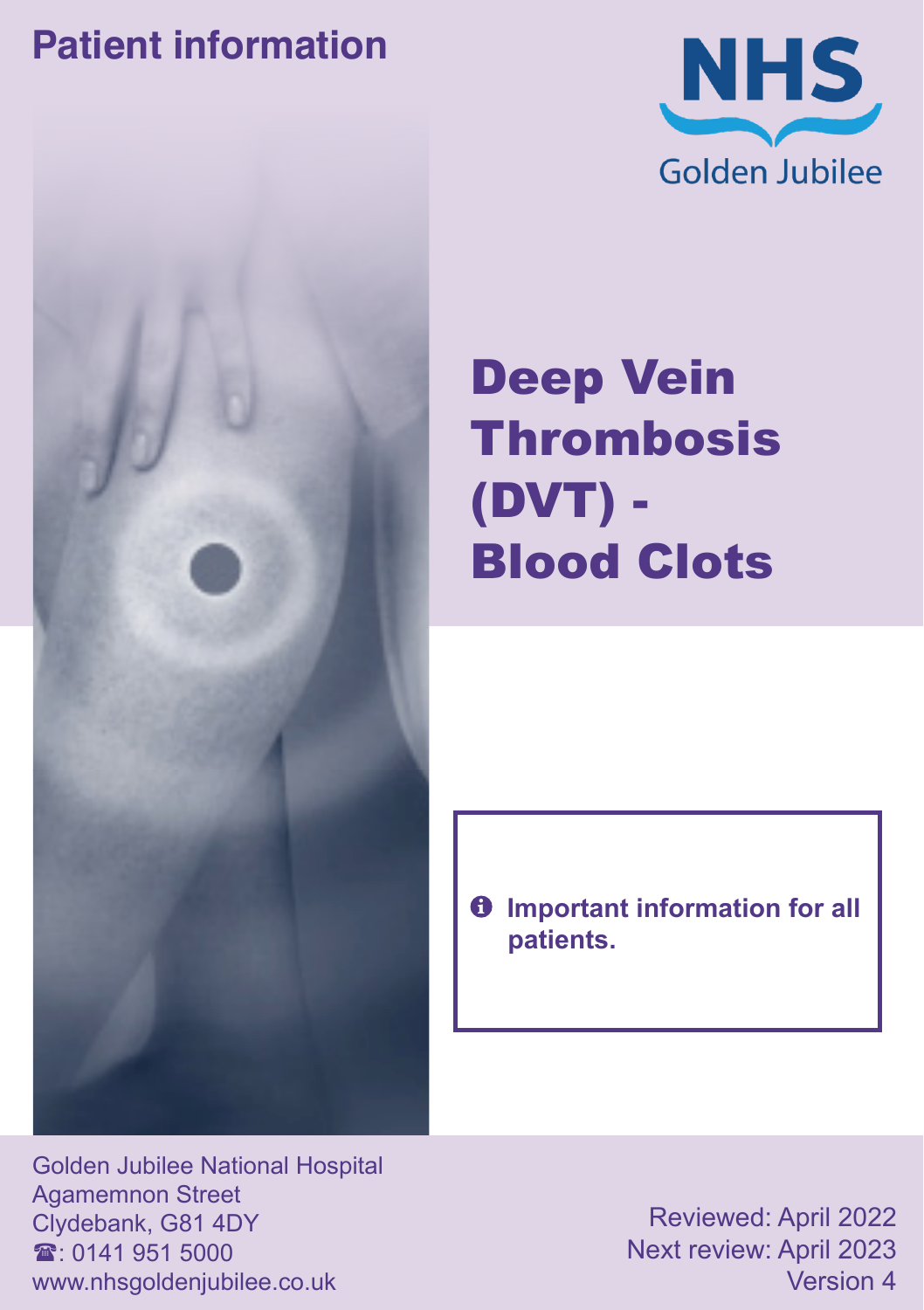#### **About this booklet**

The purpose of this booklet is to give you information about Deep Vein Thrombosis (DVT), which is also known as Blood Clots. This does not replace any information or advice we may give you in person. If you have any questions, please speak to any member of your care team.

The information contained in this leaflet is based on guidance published in the Scottish Intercollegiate Guidelines Network (SIGN) guideline number 122, 'Prevention and Management of Venous Thromboembolism' available at: www.sign.ac.uk

#### **What is a DVT and how do you treat it?**

A DVT is a blood clot, which can occur following surgery, an injury to the limb or from periods of immobility (e.g. prolonged bed rest or cramped travelling conditions). Sometimes a clot can develop for no apparent reason.

The clot, or DVT, usually forms in the deep veins within the legs, but it can happen elsewhere in the body too. Generally the blood clot will remain attached to the vein wall. However it could separate and travel in the blood stream through the heart to the lungs. This is called a pulmonary embolus (PE); these are not common but can be life threatening and require urgent medical attention.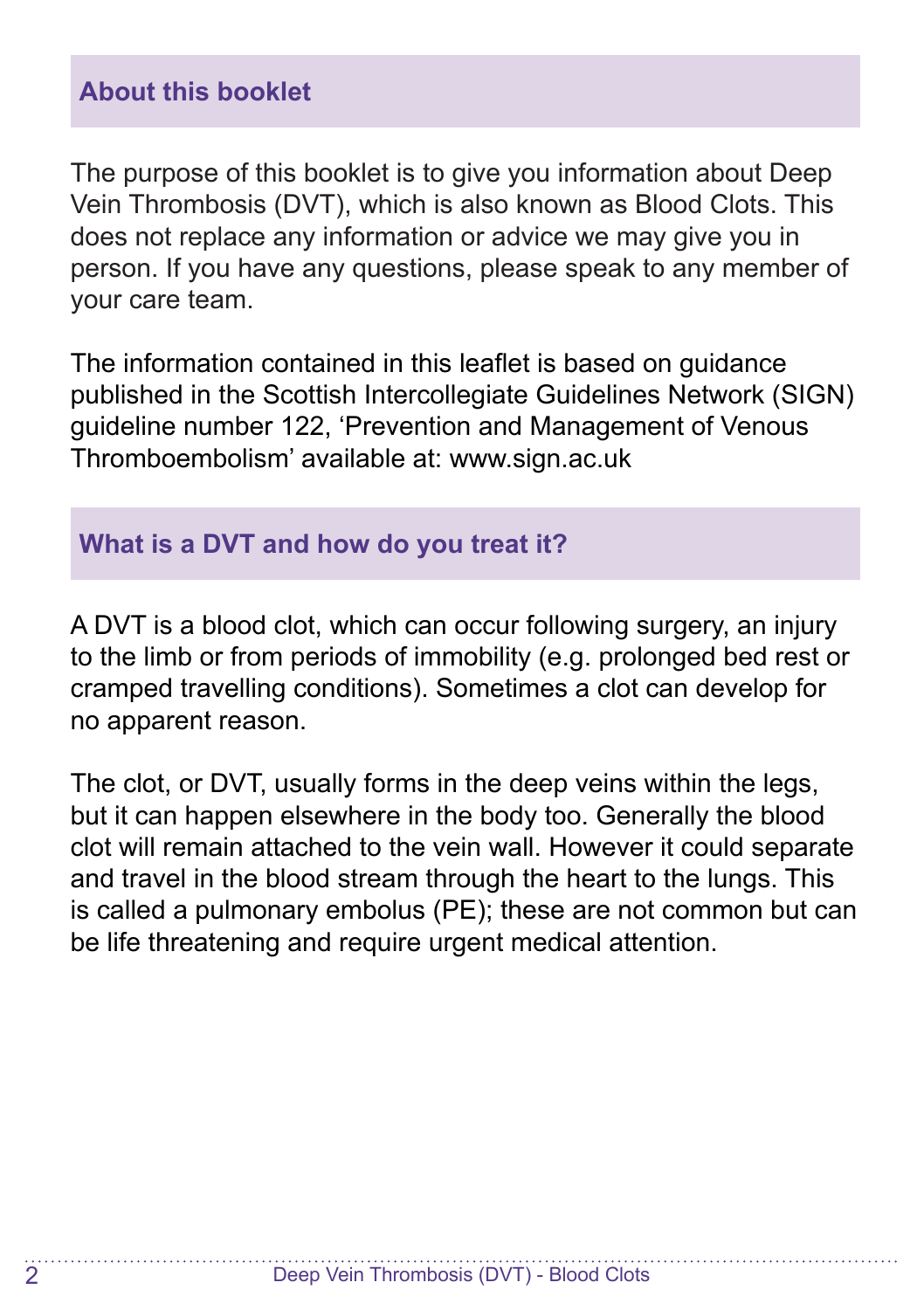### **Am I at risk of developing a blood clot?**

Everyone can be at risk of developing a blood clot. Some people are at higher risk at certain times in their life, such as when pregnant or being admitted to hospital. Sometimes it can happen for no reason at all

Please ask a member of your health care team if you have been assessed.

#### **Am I still at risk when I leave hospital?**

It is still possible that you could be at risk of developing a clot when you leave hospital, therefore you should continue to follow the advice given to you by your health care team.

If you experience any of the symptoms listed below, please contact your GP immediately.

### **Signs and symptoms: How will I know if I develop a DVT?**

Tell your health care team immediately if you experience any of the following symptoms, as these may indicate the presence of a clot:

- Tight, throbbing pain in the leg (usually the calf).
- Swelling of the legs or arms (either new, or swelling that is getting worse).
- Any redness/discolouration or heat in the calf or leg or arm.
- Severe shortness of breath.
- Coughing up blood / blood in your spit.
- Fast heart beat.
- Sharp pain in the chest or ribs, which worsens on breathing.
- Dizziness.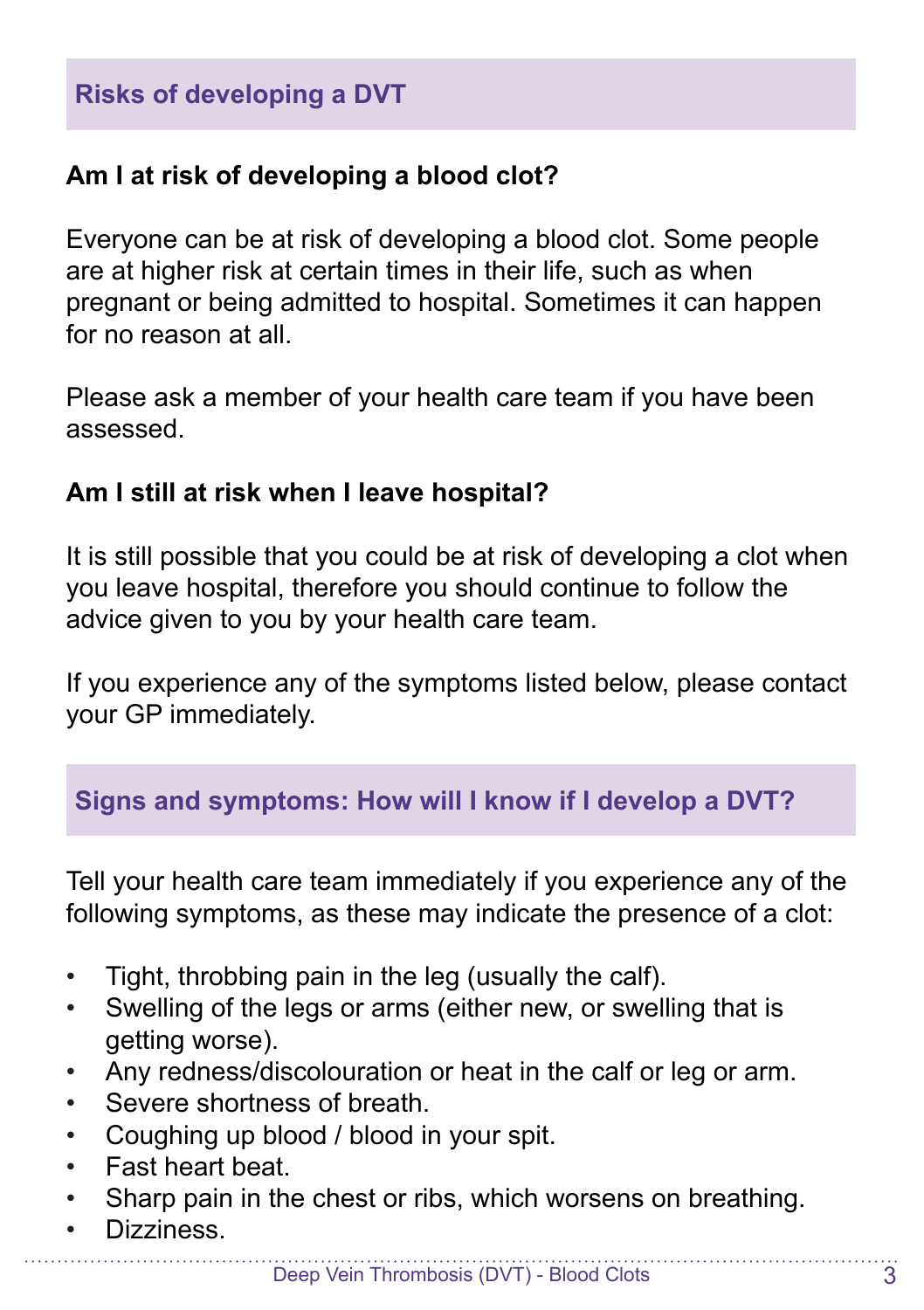#### **Are there any preventative treatments?**

You may have one or more of the following preventative treatments:

- Oral or injected **anticoagulation medication**.
- **• Compression Stockings** worn whilst lying in bed and during the day supports the muscle and constricts the diameter of the veins, allowing blood to flow more easily.
- **• AV boots** are worn overnight while in bed, and if immobile for lengthy periods, compressing the soles of the feet and maintaining circulation. (Orthopaedic surgery patients only.)
- **• Physiotherapy** will help you stand and walk after your surgery, aiding your recovery.

#### **What can I do to help reduce my risk of developing a clot?**

When you come into hospital, your health care team should tell you if you are at risk. The following will help you to reduce this risk:

- Follow any instructions that you have been given about medication that has been prescribed for you.
- Continue to wear your compression stockings as directed; if these fall down, or are too tight, inform a member of your health care team.
- Avoid long periods of immobility: get up and about (when advised that it is safe to do so) and do any exercises recommended to you – aim for gentle exercise to keep the circulation in the legs moving.
- When sitting, perform calf exercises or elevate your legs on a cushion (take care not to sit in the same position for too long).
- Do not stand for prolonged periods.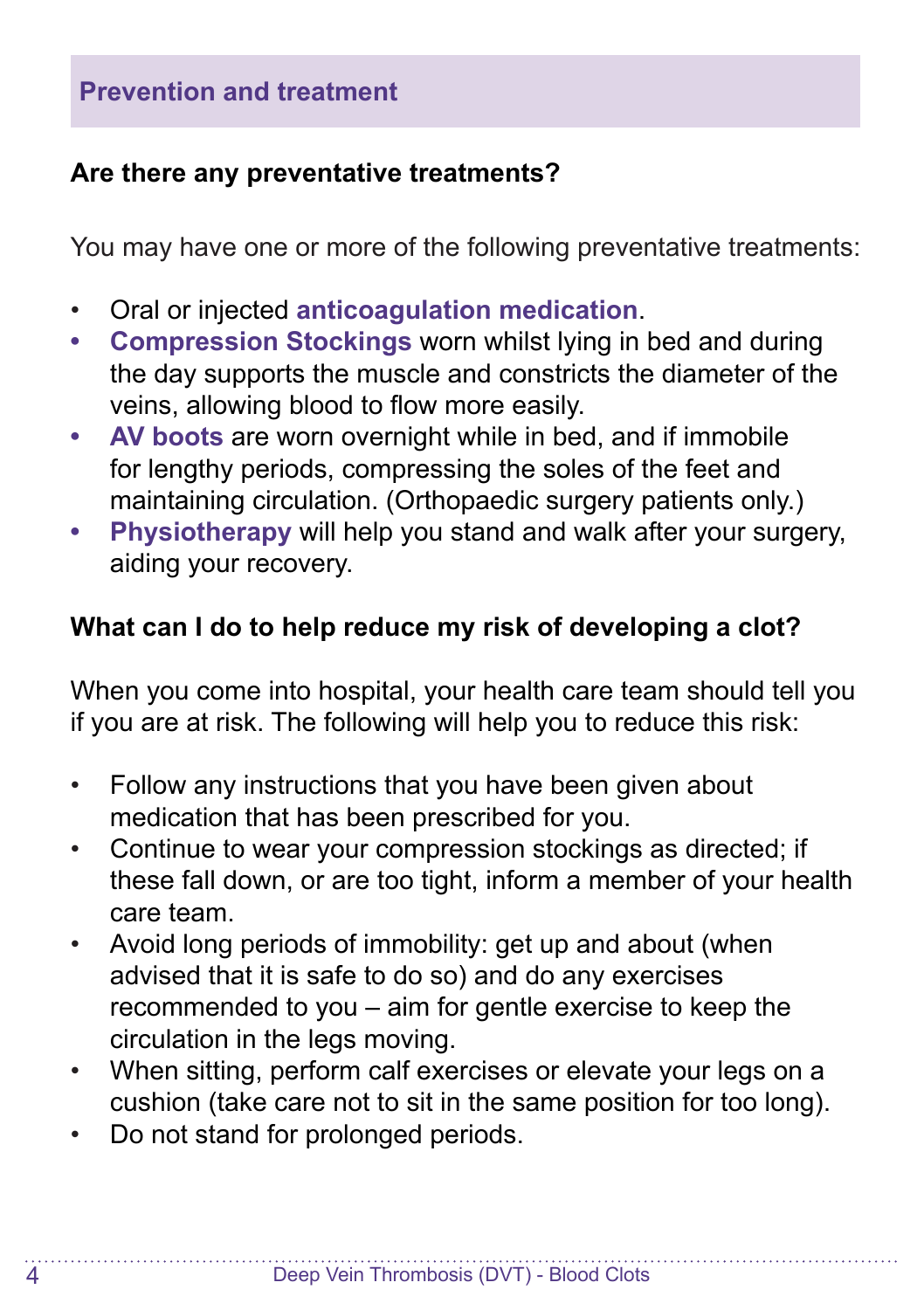- Drink plenty of water, unless advised not to by your health care team.
- Stop smoking. If you need help to stop smoking contact your local Practice Nurse or ask to be referred to the Smoking Cessation Service. Please note: Smoking, including e-cigarettes, is prohibited in al hospital buildings, vehicles and grounds.

#### **Further advice and information**

While in hospital a member of the nursing or medical staff should be able to answer any of your questions.

If you have any complications or adverse symptoms, please let a member of staff know immediately.

When you go home, please contact your GP, Practice Nurse or NHS24 for advice if required. If you need further assistance or have any questions, please contact the day unit on 0141 951 5400 during Monday to Friday 7am to 8.30pm. Out of hours you should contact the Senior Nurse via the switchboard on 0141 951 5000.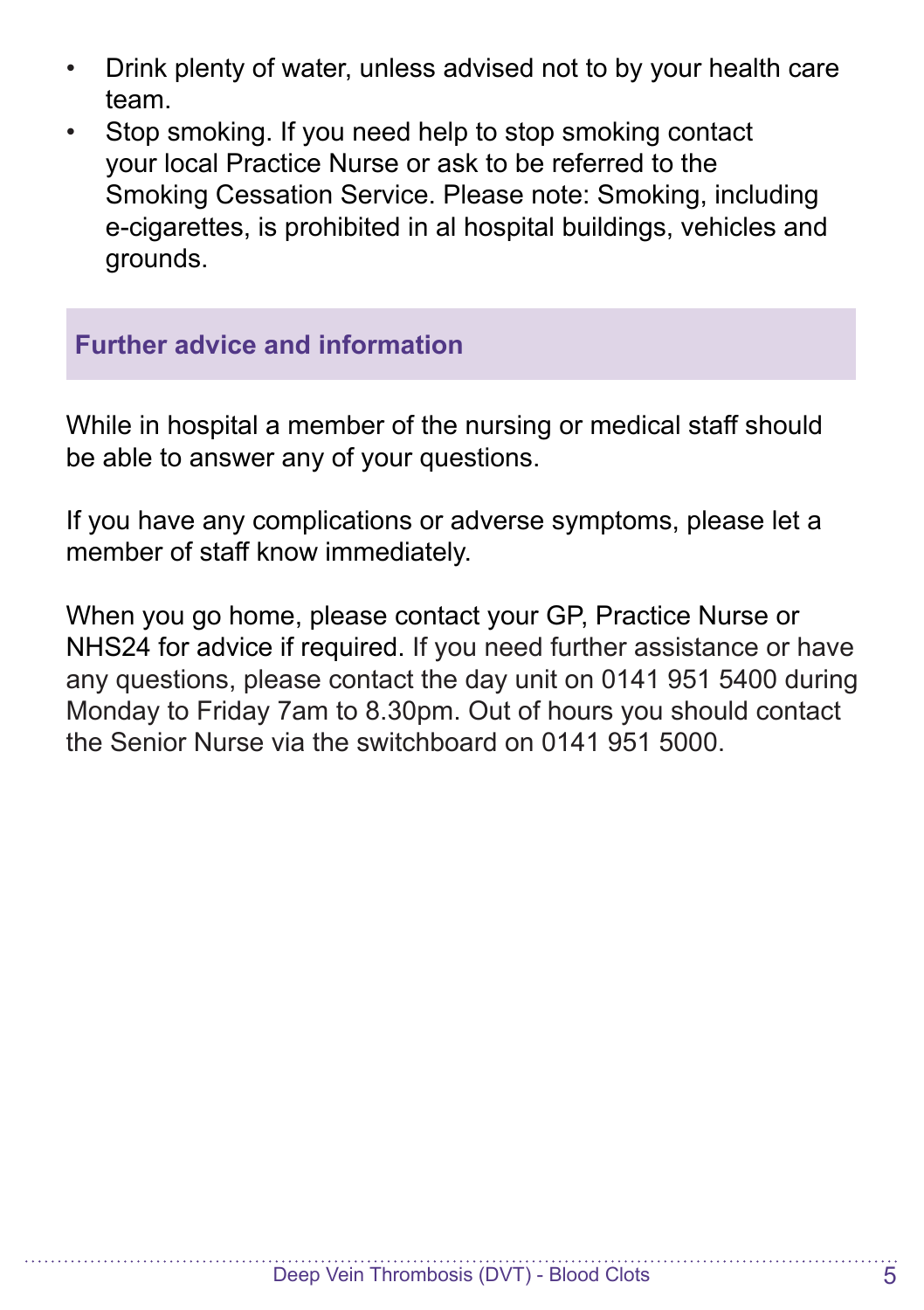| <b>Notes</b> |  |
|--------------|--|
|              |  |
|              |  |
|              |  |
|              |  |
|              |  |
|              |  |
|              |  |
|              |  |
|              |  |
|              |  |
|              |  |
|              |  |
|              |  |
|              |  |
|              |  |
|              |  |
|              |  |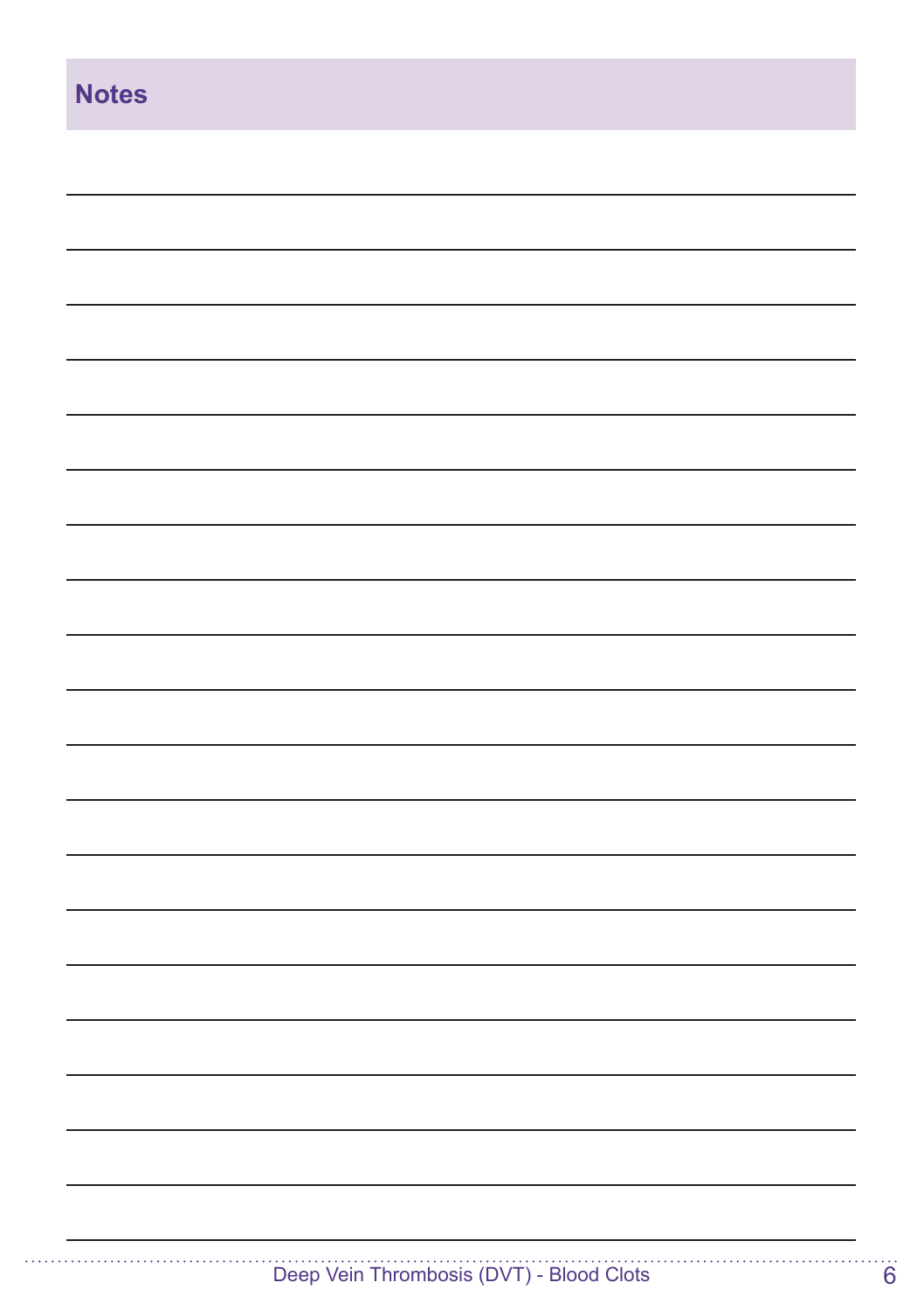| <b>Notes</b> |  |
|--------------|--|
|              |  |
|              |  |
|              |  |
|              |  |
|              |  |
|              |  |
|              |  |
|              |  |
|              |  |
|              |  |
|              |  |
|              |  |
|              |  |
|              |  |
|              |  |
|              |  |
|              |  |